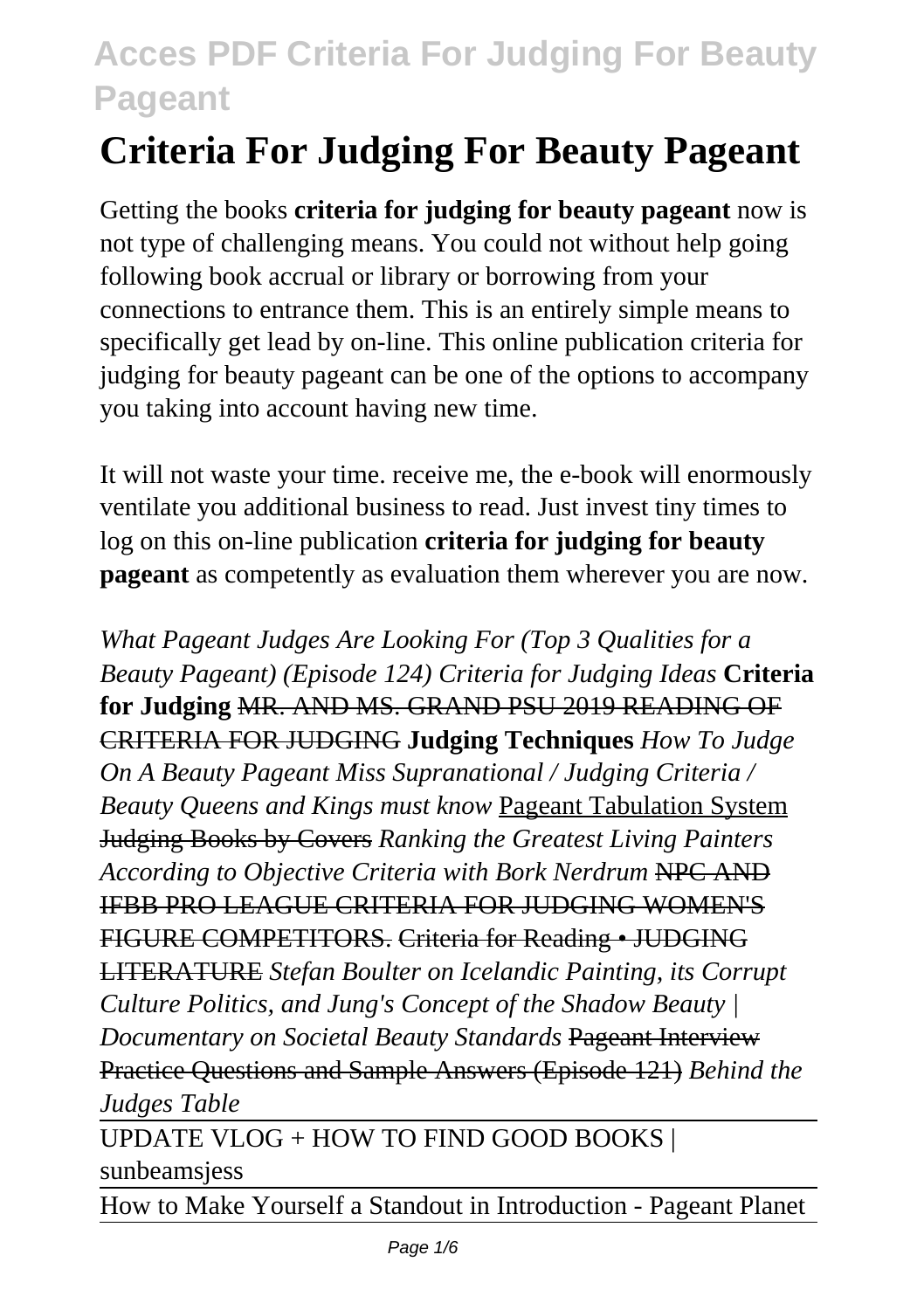High Value Woman: The Importance of Grace*Miss USA How-to: Walk Like Miss USA with Lu Sierra* The Try Guys Try Professional Bartending HOW TO WIN A PAGEANT | WITH MISS USA | Chai Tea Tuesday with Nia Sanchez How To Win Your Beauty Pageant | Advice From Pageant Judges Keaton Henson- Judging Books by Their Cover Lyrics **FF Podcast 35: Criteria for Beauty** How to use Microsoft Excel in Tabulating a Score for a pageant. BOOK PLOT JUDGING | FEAT THE FAM *Judging criteria Judging Books By Their Covers* How many Judges should I use for my Beauty Pageant *Criteria For Judging For Beauty* In beauty contests, the judging criteria includes evaluation of several factors: grace, personality, beauty and intelligence. Judging criteria evaluates and scores contestants based on overall performance during beauty pageants. However, pageants break down into three separate categories, which are interview, swimsuit and evening gown, where contestants go through additional rounds of judging and scoring.

#### *What Is the Judging Criteria for Beauty Contests?*

Sample Beauty Pageant Judging Criteria 1. Beauty of Face (Self-Intro) – 50% 2. Figure (Swimsuit) – 30% 3. Poise and Personality  $(Gown) - 10\%$  4. Intelligence (Question & Answer)

#### *Pageant Judging Criteria And Scoring Systems | Gau ...*

The criteria for judging beauty is not absolute and varies from pageant to pageant. Times are changing and so is the outlook towards beauty pageants, the pageant scene has changed drastically and no longer does it mandate for a beauty queen to have a hourglass figure, certain melanin, airheads, giving up

#### *Criteria For Judging For Beauty Pageant*

Pilipinas criteria and how the candidates are judged in the pageant. THE CRITERIA FOR JUDGING BINIBINING PILIPINAS.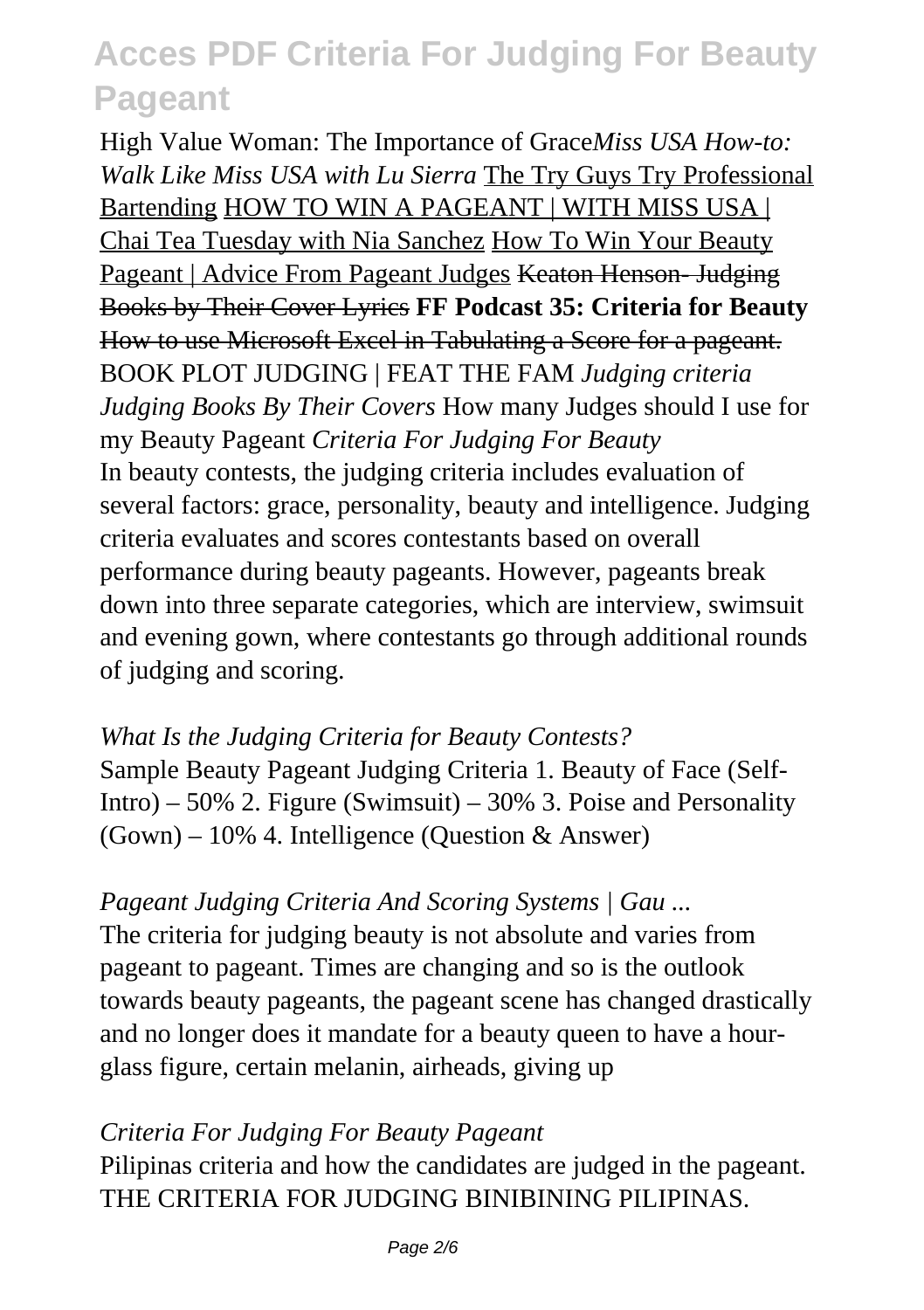Beauty of Face – 50%. Beauty of Figure – 30%. Poise  $\&$ Personality – 10%. Intelligence – 10%. One of our pageant friends who is an insider and a former mentor of candidates joining Bb.

#### *Binibining Pilipinas Criteria for Judging – Sashes ...*

To judge a beauty pageant you must keep in mind that you're looking for more than just a pretty face. A beauty pageant demands poise, excellent social skills and an ability to answer challenging questions. Most of all, it means as a judge you have to make the tough decision of who meets these demands above all others.

#### *How to Judge a Beauty Pageant | Synonym*

You might see a gorgeous dress on stage, but if the color and style don't match the girl well, points should be deducted. Dresses and gowns also have to fit the contestant well. Consider whether the dress is too short, too long, too tight, or too loose. Also, ask yourself if the dress is age-appropriate.

#### *How to Judge a Beauty Pageant - Fashion and Beauty*

A beauty contest, or beauty pageant, is a competition based mainly, though not always entirely, on the physical beauty of its contestants, and often incorporates personality, talent demonstration, and question responses as judged criteria.

#### *What are the criteria for judging in a beauty contest ...*

Creating criteria for judging a contest with examples If you look around, you will find innumerable and different kinds of contests happening everywhere. Now, these contests can range from being a beauty pageant to being something as simple as answering a simple question on social media.

*How to create criteria for judging a contest - Awards ...* Understanding the scoring and judging methods of a beauty pageant can be confusing at times. Sometimes, members of the audience, or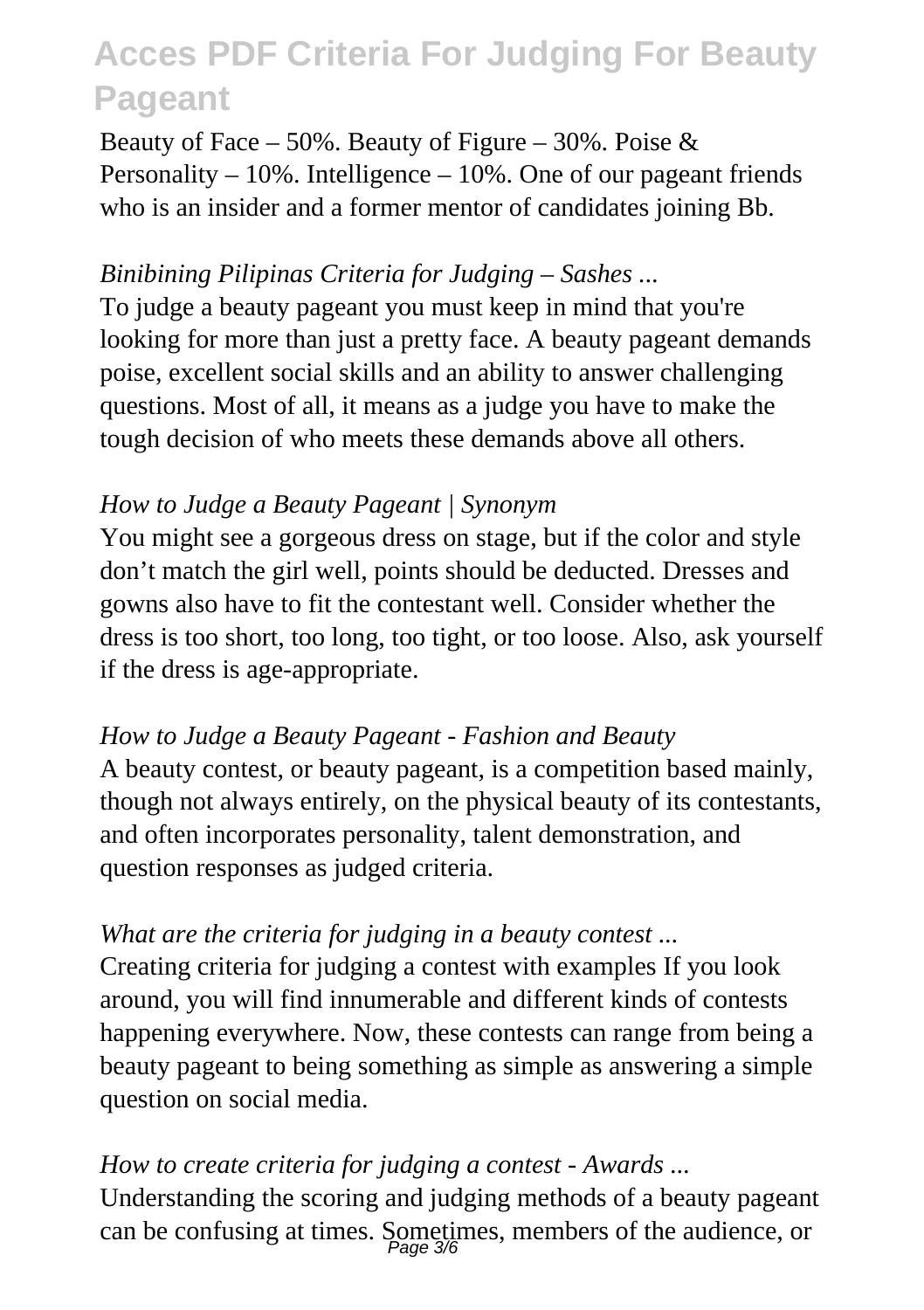even the judges for that matter, walk away from a pageant scratching their heads wondering how the end results came to be. The first step to demystifying pageant judging is to understand the different ways the ...

#### *Understanding Pageant Judging and Scoring*

When hosting a talent show, it can be a challenge to develop fair criteria for judging talent that is not entirely subjective. It is possible to do, however, by using a simple numbering system that rates factors such as performance, originality, audience response and more.

#### *Talent Show Criteria | eHow*

Makeup competition criteria saubhaya makeup contest criteria saubhaya makeup competition criteria saubhaya criteria for judging makeup competition webmakeup org. Whats people lookup in this blog: Makeup Contest Criteria; Makeup Competition Criteria

#### *Makeup Contest Criteria | Saubhaya Makeup*

Preliminary Judging Criteria | American Pageants – Accent ... Sample Beauty Pageant Judging Criteria 1. Beauty of Face (No Make-Up) – 20 points 2. Body Proportion (Swimwear) – 15 points 3. Skin and Complexion (Swimwear) – 10 points 4. Personality (Activities) Pageant Judging Criteria And Scoring Systems | Gau ...

#### *Criteria For Judging Beauty Pageant Sample*

HNU INTRAMS 2010. BEAUTY (10 pts.) - wholesome & appealing looks - proportionate figure  $\&$  legs - physical fitness POISE (10 pts.) - self-confidence - composure - stage presence projection PERSONALITY (10 pts.) - communication skills - grace under pressure - x factor TOTAL …………………….. 30 points.

*SEARCH FOR MR. & MS. INTRAMS 2010 - Holy Name University* Beauty; Poise; Stage Presence; Overall Appearance; Casual Wear;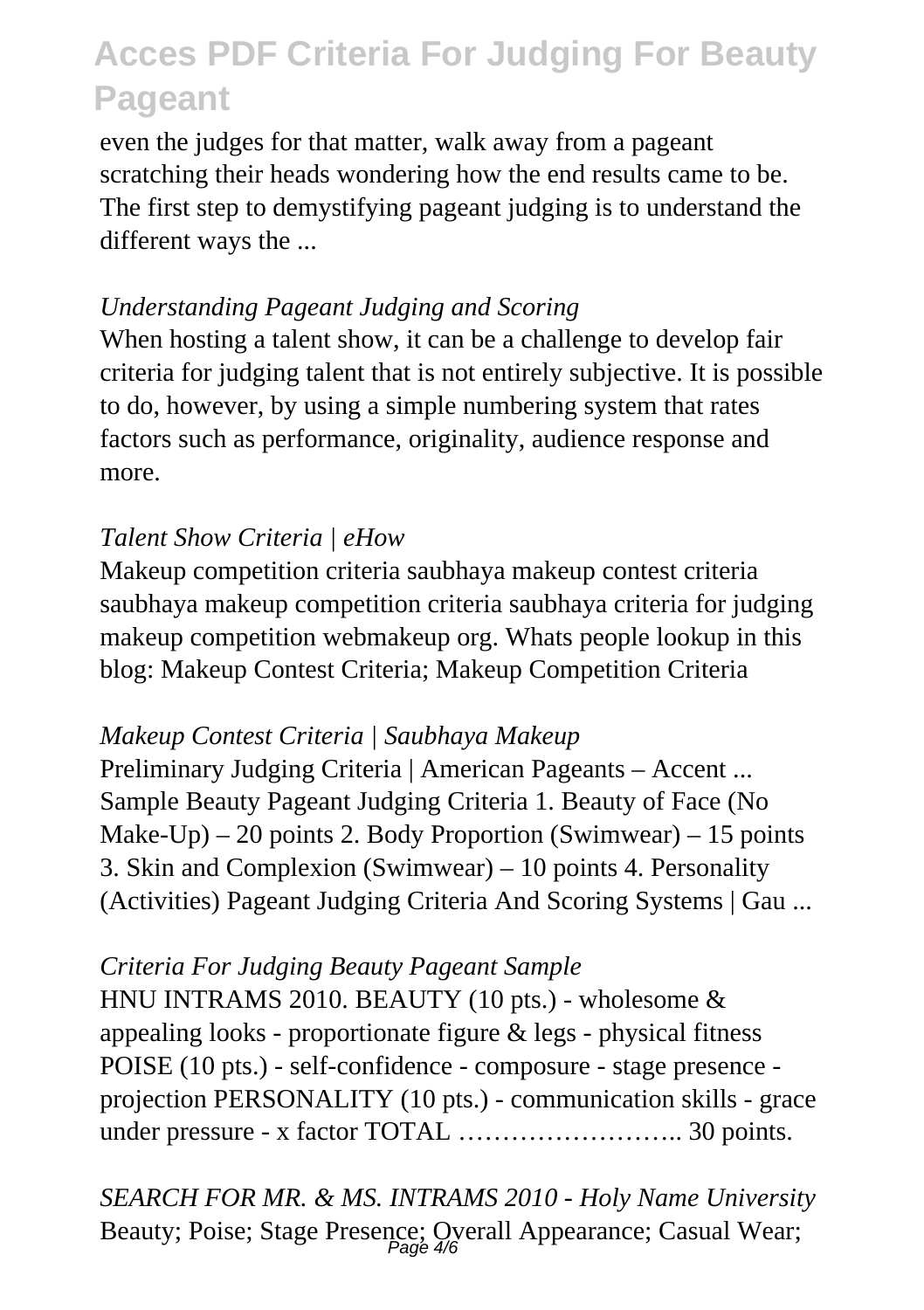Interview  $(4 \text{ and } Up)$  – Contestants will be scored on their interview abilities that are appropriate for their age and maturity level. The interview will consist of a five minute discussion with the judges. Contestants will be judged on intelligence, sincerity, honesty, good diction. Formal Wear

#### *Judging & Scoring | Distinct Impressions*

Judging focus Facial Beauty, a well put together look, stage presence and personality. Scoring for the Queen/King and overall titles will be in Formal Wear/Beauty, and Pink Wear/Theme Wear. Denim Dolls For The Cure Modeling competition is based on a well put together look, stage presence and projection, runway modeling.

*Judging Criteria - Beauties For The Cure - Google Sites* SWIMSUIT (MISS)/ACTIVEWEAR (TEEN) [33%] – Attention is focused on beauty of the face, figure, physical fitness and the confidence with which each contestant carries herself. Numerical measurements are not considered in the judging. EVENING GOWN [33%] – Each delegate wears a gown she has chosen for herself.

*Judging Criteria | Miss Texas USA & Miss Texas Teen USA* Plato's view is that true beauty is . a. found in everyday objects b. nonexistent c. everywhere in the natural world d. not of this world. Hume argues that the criteria for judging aesthetic value are  $\ldots$  a. entirely subjective b. unchangeable c. entirely objective d. unknown. Hume says that beauty is \_\_\_\_\_. a. a quality in things ...

#### *Multiple-Choice Questions*

For Regency International, judges are looking for personality, beauty, grooming, fashion sense and confidence. I'm pretty sure my teen titleholder photos from 2003 would have told the judges that I didn't know how to properly do my hair without mass amounts of Page 5/6